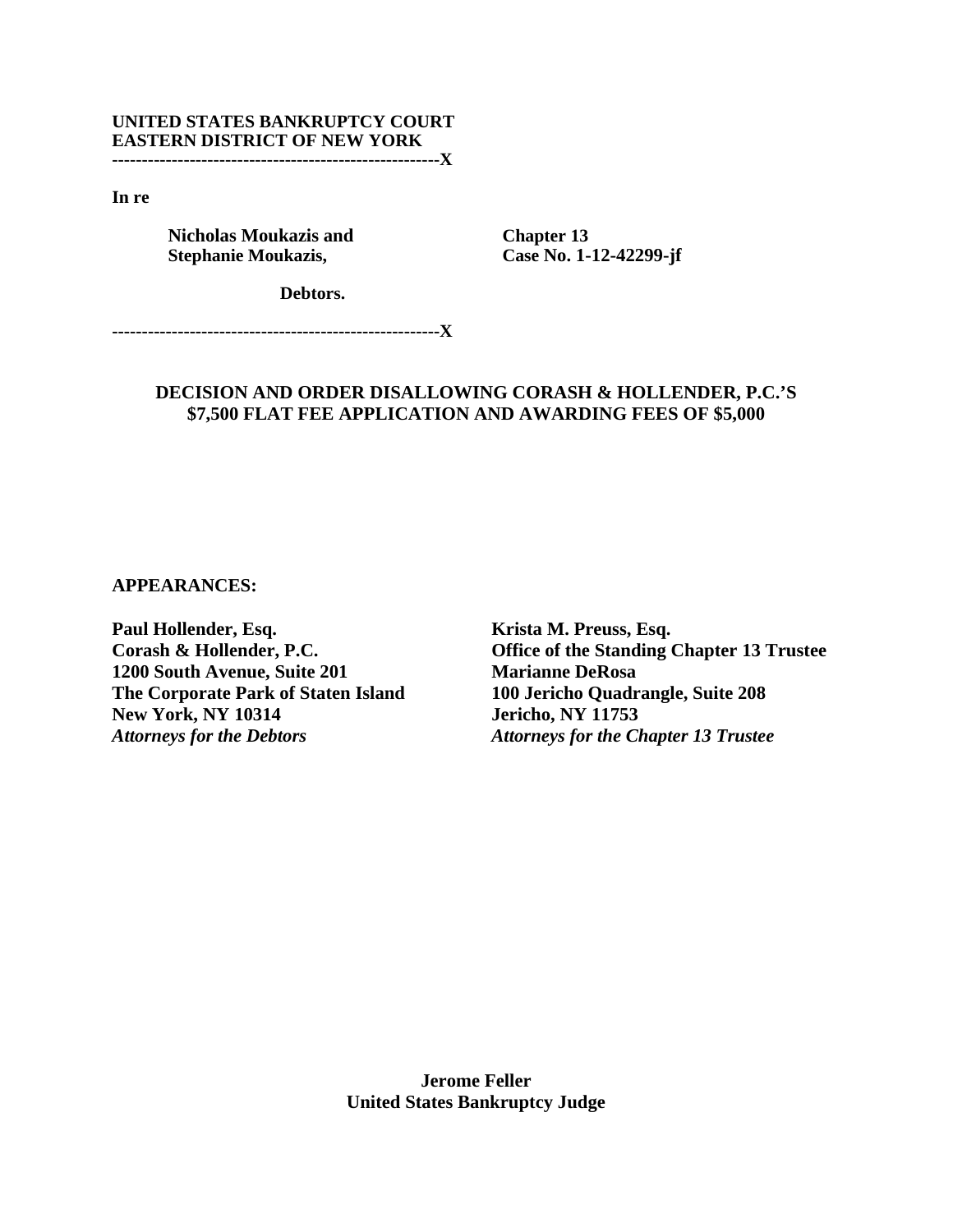Corash & Hollender, PC ("Movant") seeks approval pursuant to 11 U.S.C. § 330(a)(4)(B) ("Application") of the \$7,500 flat legal fee ("Flat Fee") for its representation of Nicholas Moukazis and Stephanie Moukazis ("Debtors") in this Chapter 13 bankruptcy case. ECF No. 19. Marianne DeRosa, the Chapter 13 Trustee ("Trustee"), objects to the Flat Fee, arguing that a fee in excess of the customary rate charged in Chapter 13 cases in the Eastern District of New York ("Eastern District") is not justified in this routine case. ECF No. 23. Movant insists that the Flat Fee is justified by the experience and expertise of its attorneys, the quality of its service, and the results in this case; that the Debtors agreed to the fee voluntarily; and that the billing records submitted with the Application demonstrate Movant earned the \$7,500 fee. ECF No. 19.

The Court held a hearing on the Application on September 20, 2012, at which Movant and counsel for the Trustee appeared and were heard. As indicated on the record at the hearing, and as more fully described below, based upon the Application, the Trustee's objection, Movant's reply (ECF No. 24), the entire record, the necessity of the services rendered, the benefit of those services to the Debtors, the time expended, the customary fees and reasonable hourly rates for the services performed, and public policy considerations, the Court finds that the Flat Fee is not allowable and awards Movant fees of \$5,000 as reasonable compensation under 11 U.S.C. § 330(a)(4)(B).

#### **I.**

11 U.S.C. § 329(a) "authorizes the Court to determine the reasonableness of compensation" paid or agreed to be paid "for representing the interests of a debtor in connection with a bankruptcy case." *In re Chin Kim*, 2012 WL 3907490, at \*3 (Bankr. E.D.N.Y. Sep. 6, 2012); *see also* Fed. R. Bankr. P. 2016(b), 2017(b). Indeed, the Court has a duty to determine the reasonableness of attorneys' fees regardless of whether a party in interest objects to them. In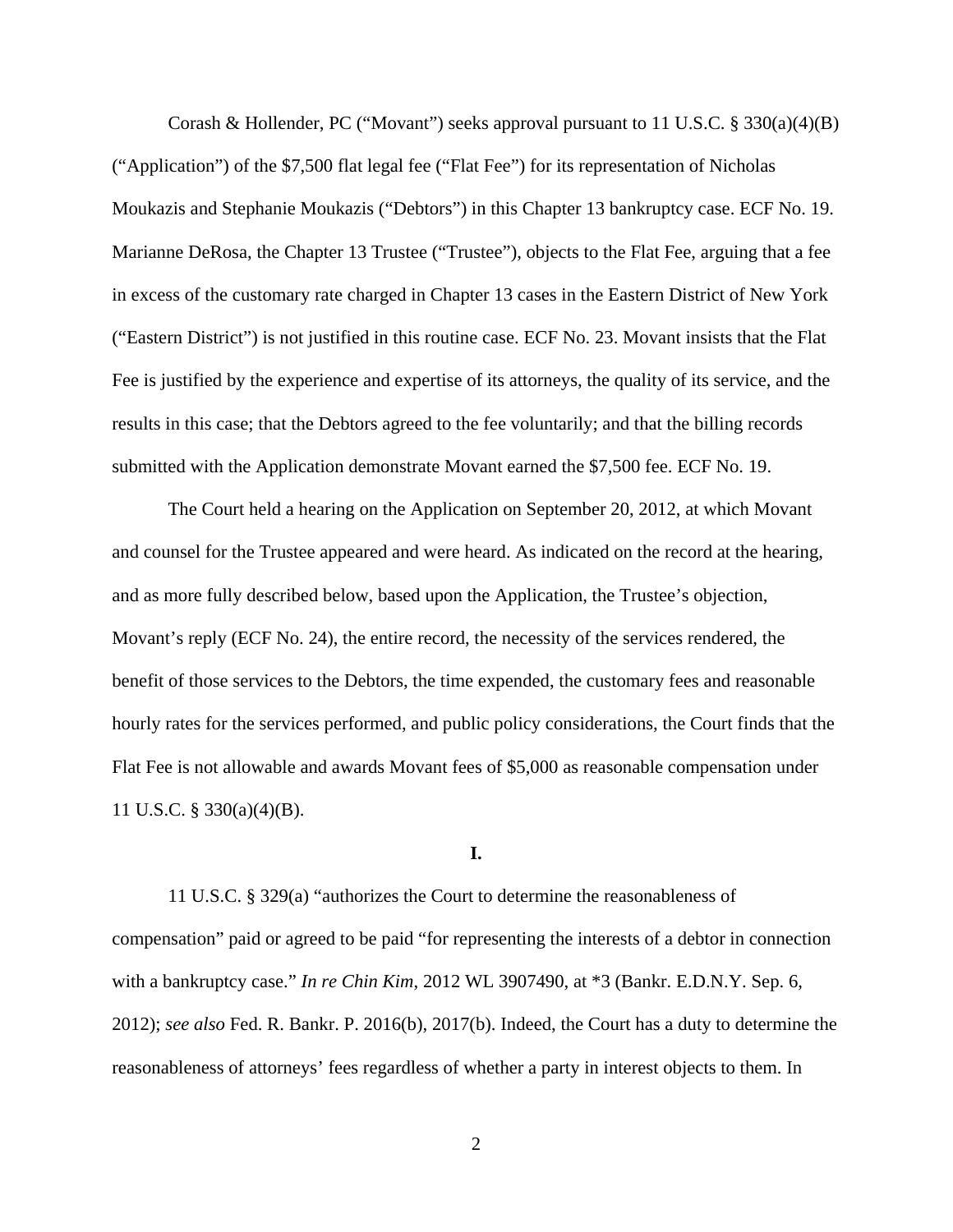Chapter 13 cases, 11 U.S.C. § 330(a)(4)(B) provides that "the court may allow reasonable compensation to the debtor's attorney . . . based on a consideration of the benefit and necessity of such services to the debtor and the other factors set forth in this section." 11 U.S.C. §  $330(a)(4)(B)$ . The use of "may allow" in the statute makes clear that whether fees are reasonable is a matter of the court's discretion. The "other factors" include the amount of time spent, "whether the services were performed within a reasonable amount of time commensurate with the complexity" of the case, the reasonableness of the rates charged, the necessity and benefit of the services rendered, and comparable fees charged in non-bankruptcy cases. 11 U.S.C. § 330(a)(3). In addition, courts consider public policy concerns when awarding fees. *See In re Busy Beaver Bldg. Ctrs., Inc.*, 19 F.3d 833, 841 (3d Cir. 1994); *In re Wesseldine*, 434 B.R. 31, 39-40 (Bankr. N.D.N.Y. 2010); *In re Dabney*, 417 B.R. 826, 829 (Bankr. N.D. Ga. 2009); *In re Thorn*, 192 B.R. 52, 55 (Bankr. N.D.N.Y. 1995).

Courts in this circuit have focused on factors such as the complexity of the case, the standard or customary fees, and the experience and performance of counsel. *See, e.g.*, *In re Arebalo*, 2011 WL 1336676, at \*1-3 (E.D.N.Y. Mar. 31, 2011); *In re Johnson*, 331 B.R. 534, 536 (Bankr. W.D.N.Y. 2005). As explained by one court, "when the issues are not complex and the process is straightforward, an attorney is expected to exercise 'billing judgment' and is encouraged to reduce its customary fees in appropriate circumstances to reflect a less substantial expenditure of the attorney's time." *Thorn*, 192 B.R. at 56 (quoting *Hensley v. Eckerhart*, 461 U.S. 424, 437 (1983)) (internal citations omitted).

In assessing the reasonableness of the Flat Fee, this Court will consider the necessity of the services rendered, the benefit to the Debtors, the time expended, the customary fees and reasonable hourly rates for the services performed, and public policy concerns.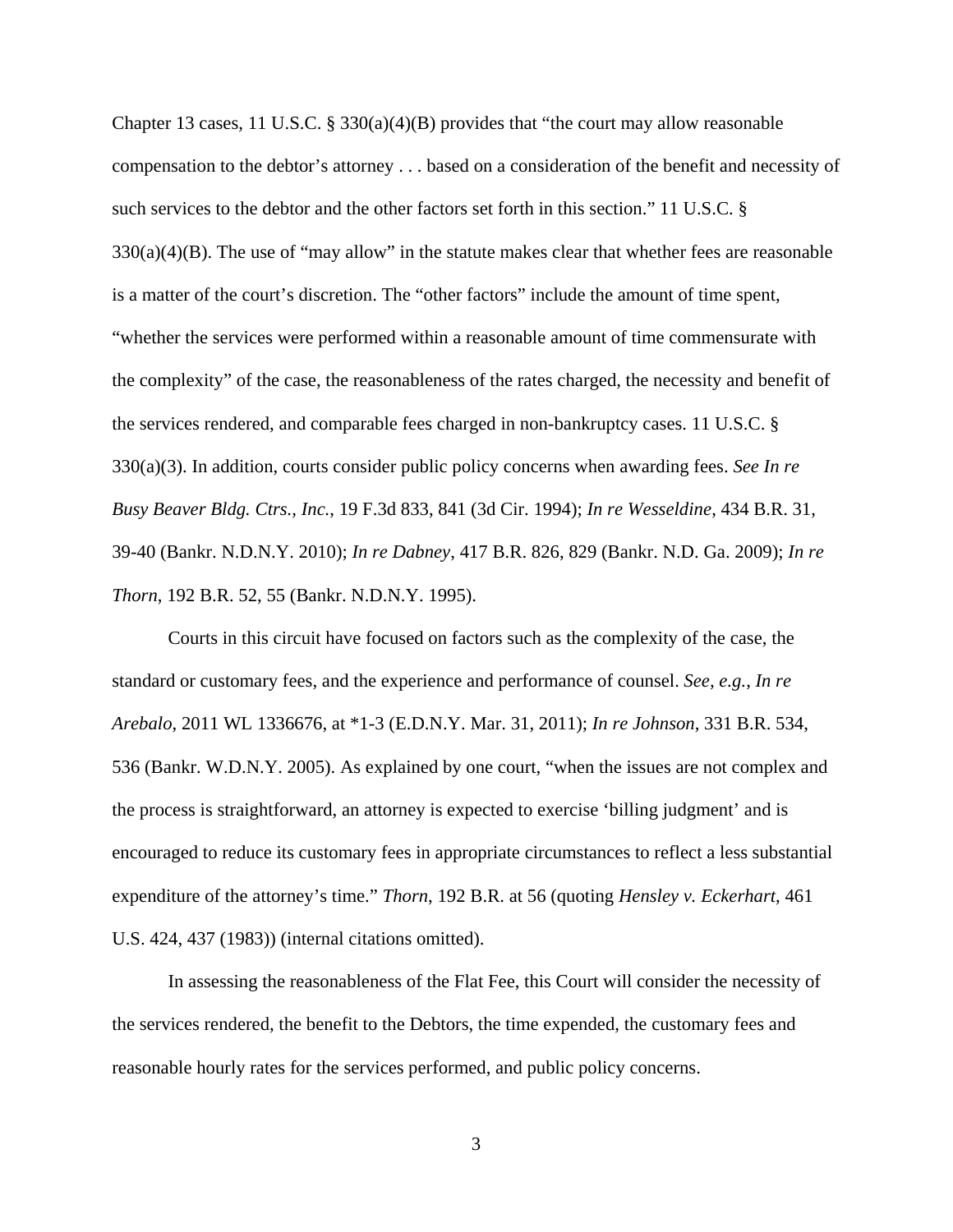**II.** 

The record shows that this case was unexceptional and uncomplicated. On March 30, 2012, the Debtors filed their petition and related schedules and statements. Three days later, they filed a Chapter 13 plan, dated March 29, 2012 ("Plan"). ECF No. 5. On May 30, 2012, a meeting of creditors was held pursuant to 11 U.S.C. § 341(a) and closed. The Court held a confirmation hearing on July 11, 2012, at which the Plan was confirmed. A formal order confirming the Plan was entered on July 31, 2012.

The Debtors are steady wage earners. Their combined 2011 income was \$135,302, and Movant anticipates the Debtors' combined 2012 income will be approximately \$150,000. ECF No. 19-1 ¶ 4. The schedules show combined gross monthly income of \$12,686.92. In addition, the Debtors valued their personal property at \$72,521.56, and their real property at \$433,200. They listed the claims of the first mortgagee at \$373,931 and the second mortgagee, by virtue of a home equity loan, at \$23,975. This leaves exempt net equity in the property of \$35,294. The Debtors did not owe arrears on their mortgages and were also current on their obligations to the lessors of two vehicles, a 2011 Jeep Grand Cherokee and a 2011 Nissan Maxima, and to the City of New York for real estate taxes.

Despite their income, the Debtors scheduled over \$92,000 in unsecured debt. As Movant explains, this case "was precipitated by overspending, followed by a home equity loan, a pension loan, and a 401k loan to pay cumulative debt, without careful review of spending habits." ECF No. 19-1¶ 7. Thus, as a result of their obligation to repay the retirement loans, as well as other standard payroll deductions, the Debtors' combined net monthly income is scheduled as \$7,625.79. Their monthly expenses are scheduled as \$7,355.96, leaving a monthly surplus of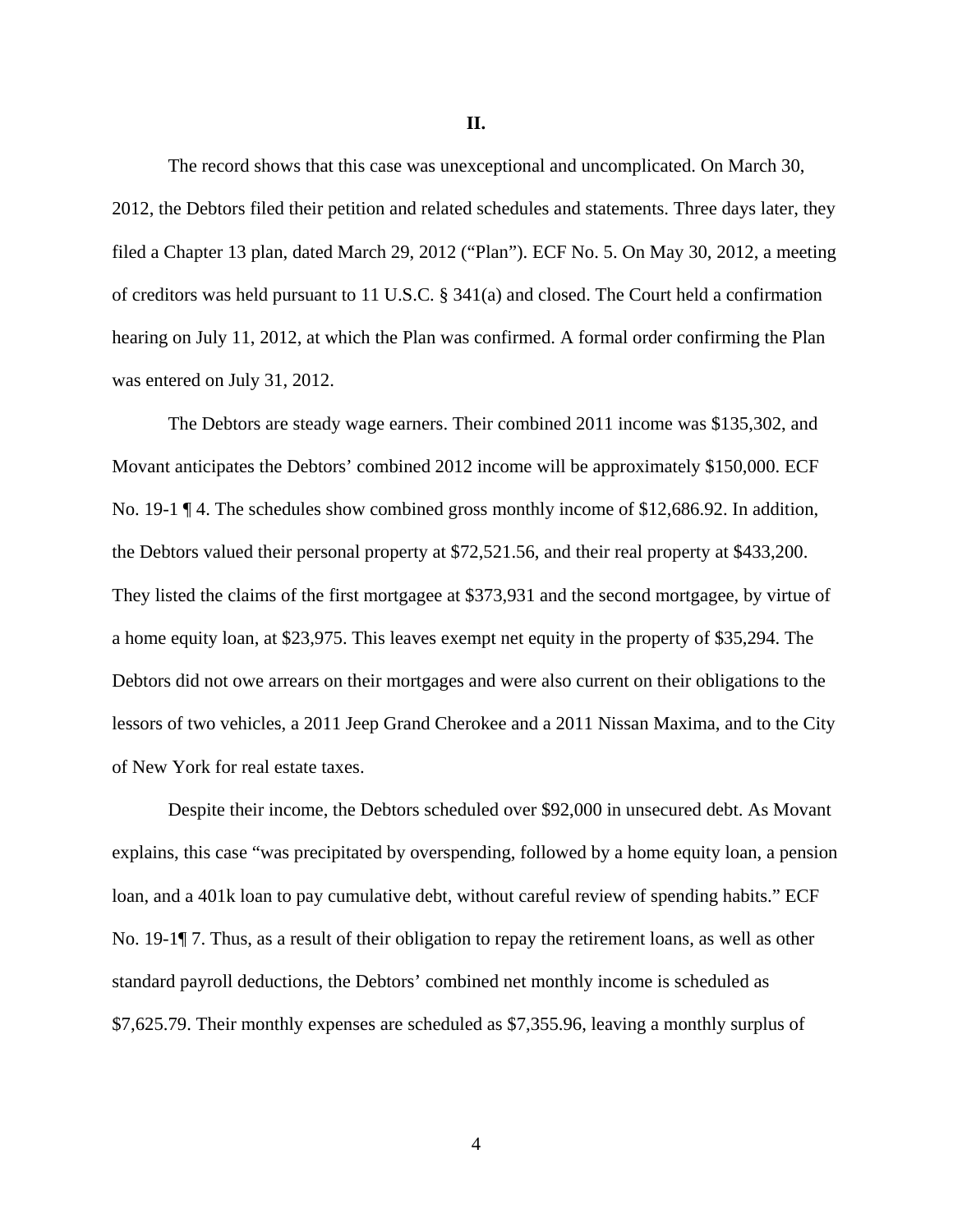\$269.83. These expenses include a \$202 expense for the home equity loan, \$2,514.31 for the first mortgage, as well as significant lease, day care, and other obligations.

Movant explains that a payout under the Plan to unsecured creditors of "approximately 44 percent" is "accomplished by a step-up plan, starting at \$200.00 monthly, and increasing as each retirement loan is paid off." ECF No. 19-1 ¶ 11. Specifically, payments to be made under the Plan are as follows: \$200 per month from April 30, 2012 to January 30, 2014, for 22 months, \$795 per month from February 28, 2014 to March 30, 2014, for 2 months, and \$1,313 per month from April 30, 2014 to March 30, 2017, for 36 months. In addition to the *pro rata* distribution to unsecured creditors of slightly less than half of the amount of their claims, the Plan also provides full payment of the sum of \$6,500 to the Debtors' one priority creditor, the Movant, for the balance of the Flat Fee.

The record also shows that Movant intended the Flat Fee to cover only the bare minimum of possible services in a Chapter 13 case. Although Movant did not submit its retainer agreement with the Debtors, Movant indicates that it was retained on February 6, 2012, and the statement filed with the petition pursuant to 11 U.S.C. § 329(a) and Fed. R. Bankr. P. 2016(b) ("Rule 2016(b) Statement") provides that the Flat Fee is for the following services: (1) "[a]nalysis of the debtor's financial situation, and rendering advice to the debtor in determining whether to file a petition in bankruptcy"; (2) "[p]reparation and filing of any petition, schedules, statements of affairs and plan which may be required"; (3) "[s]tandard telephone calls and correspondence with trustee"; (4) "attendance at one 341 Meeting of Creditors"; and (5) "attendance at one Confirmation Hearing." ECF No. 1 at 40.

The Rule 2016(b) Statement also delineates the services that are not included in the Flat Fee: "amendments, examinations, or information requests by US Trustee's Office, attendance at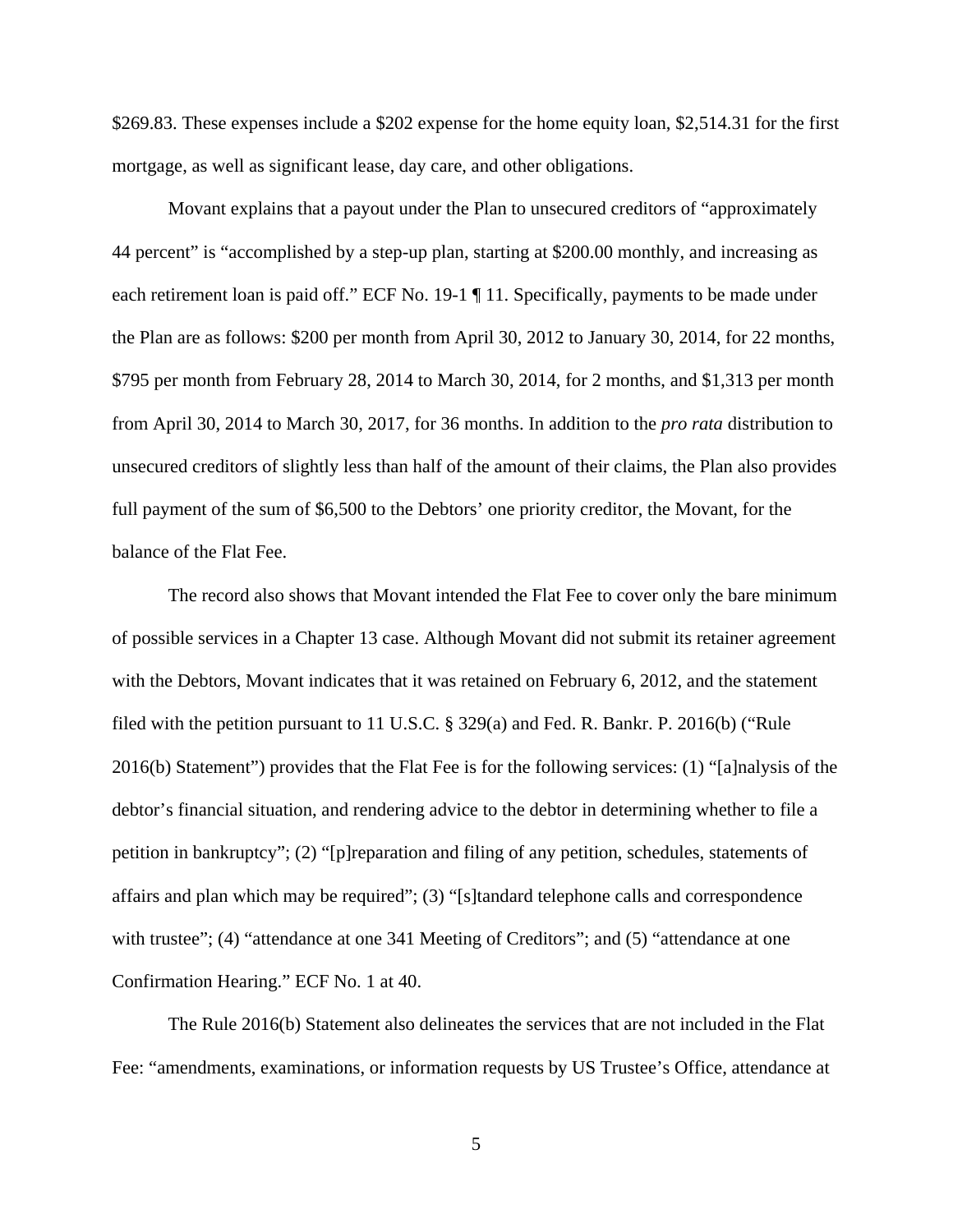adjourned hearings, prosecution or defense of motions . . . or adversary proceedings, legal research . . ., negotiations with secured creditors to reduce claims[,] and other matters beyond the scope of a simple bankruptcy case." *Id.* These additional services are billed at \$350.00 per hour for partners, \$300.00 per hour for other attorneys, and \$175.00 per hour for paralegals.

Movant charged a flat fee of \$7,500 for the bare minimum of possible legal services in a Chapter 13 case and reserved the right to charge additional fees for such typical and usual services as amendments to schedules, attendance at adjourned meetings of creditors or hearings, and routine motion practice. This is reflected in the Application, which seeks approval of:

> [A] flat fee of \$7,500.00 for evaluation of the feasibility of a Chapter 13 case, preparation of the initial schedules, working with the client to formulate a plan, filing all documents, providing mandatory disclosure to the trustee, one appearance at a 341 meeting and one appearance at a confirmation hearing, along with attendant meetings with and communication with the client to effectuate the same.

ECF No. 19-1 ¶ 1.

The Debtors' Statement of Financial Affairs reports that they paid \$1,000 of the Flat Fee prior to the petition date by making two payments of \$250 in February and another of \$500 the day before this case was filed. The billing records submitted with the Application show that Movant expended a total of 35.80 hours in the case yielding fees of \$8,382.50. Partner Paul Hollender, Esq., expended a total of 12.10 hours at an hourly rate of \$350, resulting in fees of \$4,235, and paralegals expended a total of 23.70 hours at an hourly rate of \$175, resulting in additional fees of \$4,147.50. ECF No. 19-2.

#### **III.**

Movant bears the burden of demonstrating the reasonableness of the Flat Fee. *See Hensley*, 461 U.S. at 437; *Chin Kim*, 2012 WL 3907490, at \*4.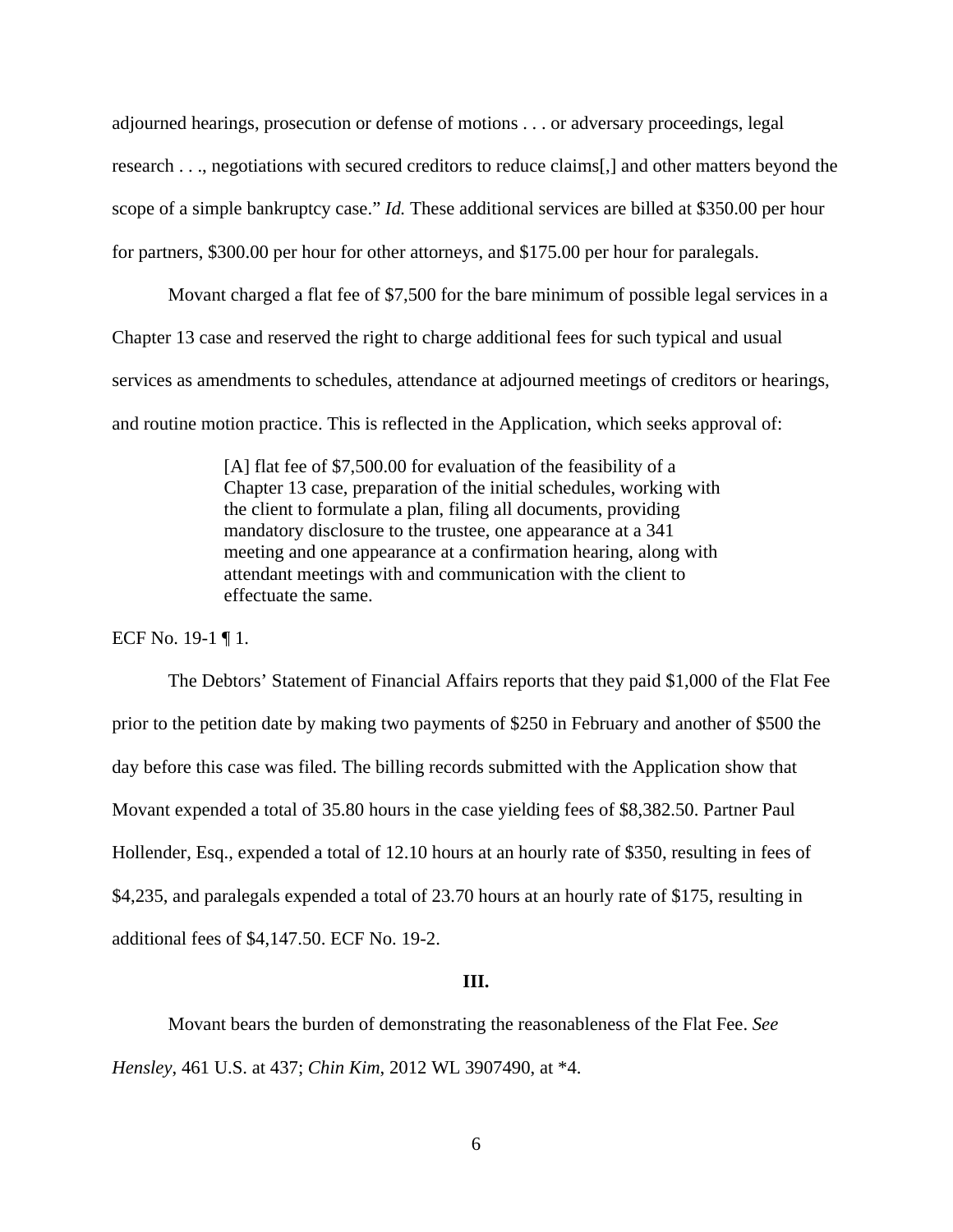In support of its Application, Movant responds to the Trustee's objections by arguing that legal fees are a function of "the amount of time [the attorney] expect[s] to spend on a file;" "the attorney's overhead expenses;" and "the quality of the attorney's work." ECF No. 24 ¶ 2. According to Movant, the time spent on this case is justified by its "high standards for the quality of work" which "necessarily requires more than average time spent on a file." ECF No. 24 ¶ 3. Movant also justifies the fees it charges based on the experience and expertise of its counsel and because it must "maintain space in a class A office building" to "provide for [its] large staff[.]" ECF No. 24 ¶ 4. Movant further contends that "all bankruptcy attorneys are not the same; there is free choice; and clients get what they pay for." ECF No. 24 ¶ 6. Finally, Movant stresses that its "actual billable time came to \$8,282" before adjustments. ECF No. 24 ¶ 7.

These considerations may provide justification for the hourly rates and the time expended in other cases, but they do not establish the reasonableness of the Flat Fee in this Chapter 13 case. Indeed, Movant does not cite to a single case or any other authority to support the position that a flat fee of \$7,500 is reasonable for the basic services contemplated and rendered in this straightforward Chapter 13 case.

In her objection, the Trustee points out that the customary fee for Chapter 13 cases in the Eastern District is between \$3,500 and \$5,000. ECF No. 23 ¶ 6, n.2. As recently as March 19, 2010, Judge Grossman determined that "the standard fee for a Chapter 13 proceeding in the Eastern District was between four thousand dollars (\$4,000.00) and four thousand five hundred dollars (\$4,500.00) for an experienced practitioner[.]" *Arebalo*, 2011 WL 1336676, at \*1 (affirming Judge Grossman's order awarding fees of \$4,000 and reimbursement of expenses of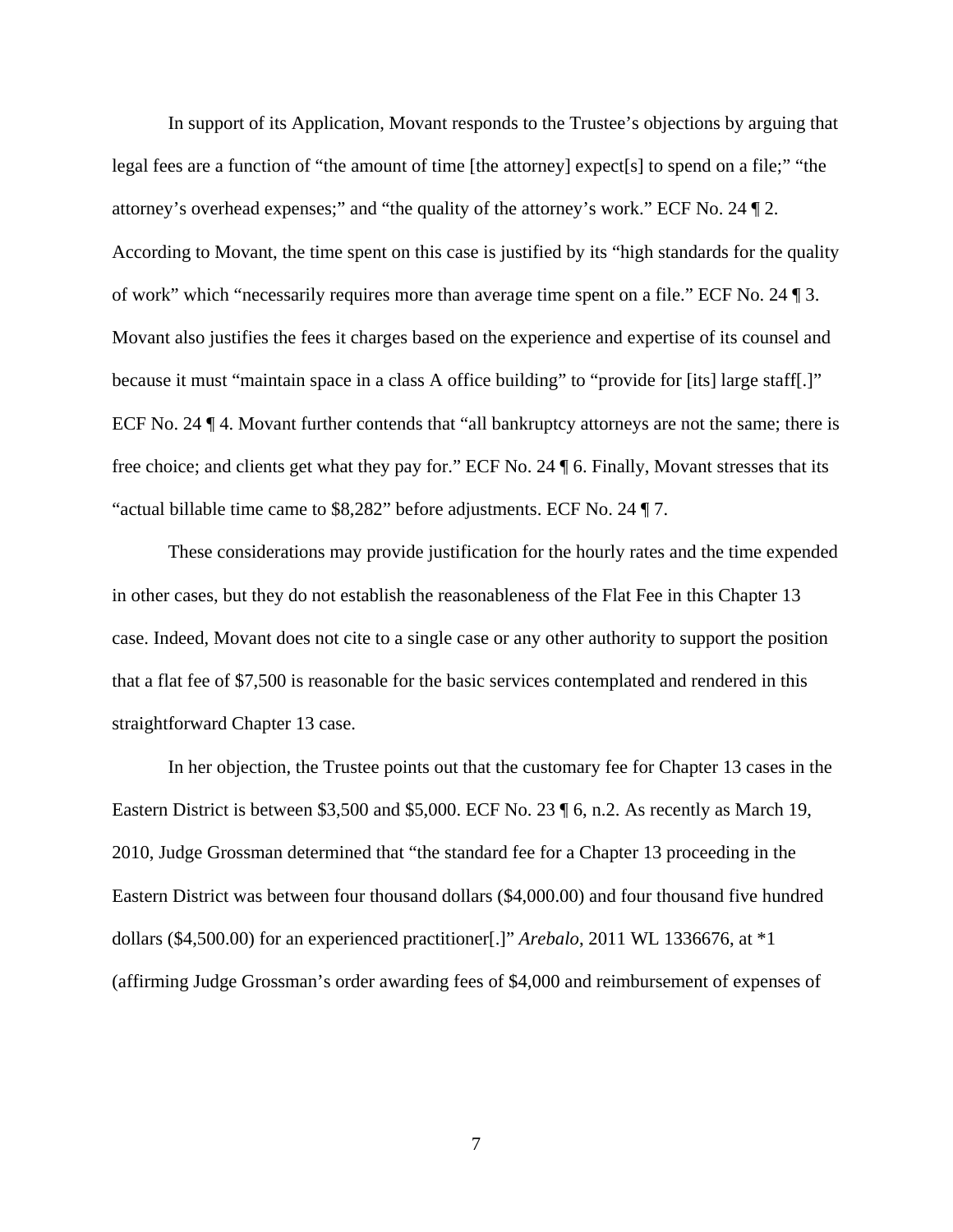\$274 in a case where counsel sought \$34,650 in fees based on 99 hours billed).<sup>1</sup> And as recently as July 15, 2009, Judge Trust found that an attorney billing rate of \$250 per hour was "reasonable in relation to rates generally charged in this district" in Chapter 13 cases. *In re Bailey*, 2009 WL 2167736, at \*8 (Bankr. E.D.N.Y. July 15, 2009) (citing additional cases where the court awarded a legal fee based on a rate of \$250 per hour). Judge Trust also found that \$85 per hour was a reasonable rate for a paraprofessional. *Id.*

Several recent decisions discuss the prevailing attorney hourly billing rates in the Eastern District in non-bankruptcy cases. *See, e.g.*, *FirstStorm Partners 2, LLC v. Vassel*, 2012 WL 3536979, at \*3 (E.D.N.Y. Aug. 15, 2012) (citing cases); *Szczepanek v. Dabek*, 2011 WL 846193, at \*8 (E.D.N.Y. Mar. 7, 2011) (citing cases). Here, the rate charged by Movant for paraprofessional work appears far in excess of the prevailing rate in this district. *See Vassel*, 2012 WL 3536979, at \*4 (finding that paralegal rates between \$70 and \$80 were acceptable, but rates between \$180 and \$211.50 were unreasonable).

The Trustee's and Judge Grossman's assessment of the customary fees of debtors' counsel is further supported by administrative orders of the Utica and Albany divisions of the Northern District of New York setting presumptive caps on attorneys' fees in Chapter 13 cases. Although the Eastern District does not have a fee cap, and this Court is not hereby endorsing fee limits in Chapter 13 cases, the assessments of the Utica and Albany divisions are instructive. For example, the Albany Division's June 29, 2012 administrative order ("AO 12-03") limits attorney compensation in Chapter 13 cases to no more than \$4,000. Moreover, to be entitled to that fee, counsel must agree to perform the services included within an attachment to AO 12-03 titled

<u>.</u>

<sup>&</sup>lt;sup>1</sup> In *Thorn*, a case decided in 1995, the court determined that fees between \$1,450 and \$1,500 were excessive in three noncomplex Chapter 13 cases. *Thorn*, 192 B.R. at 56. The court found that \$750 was reasonable compensation for six hours of legal services. *Id.*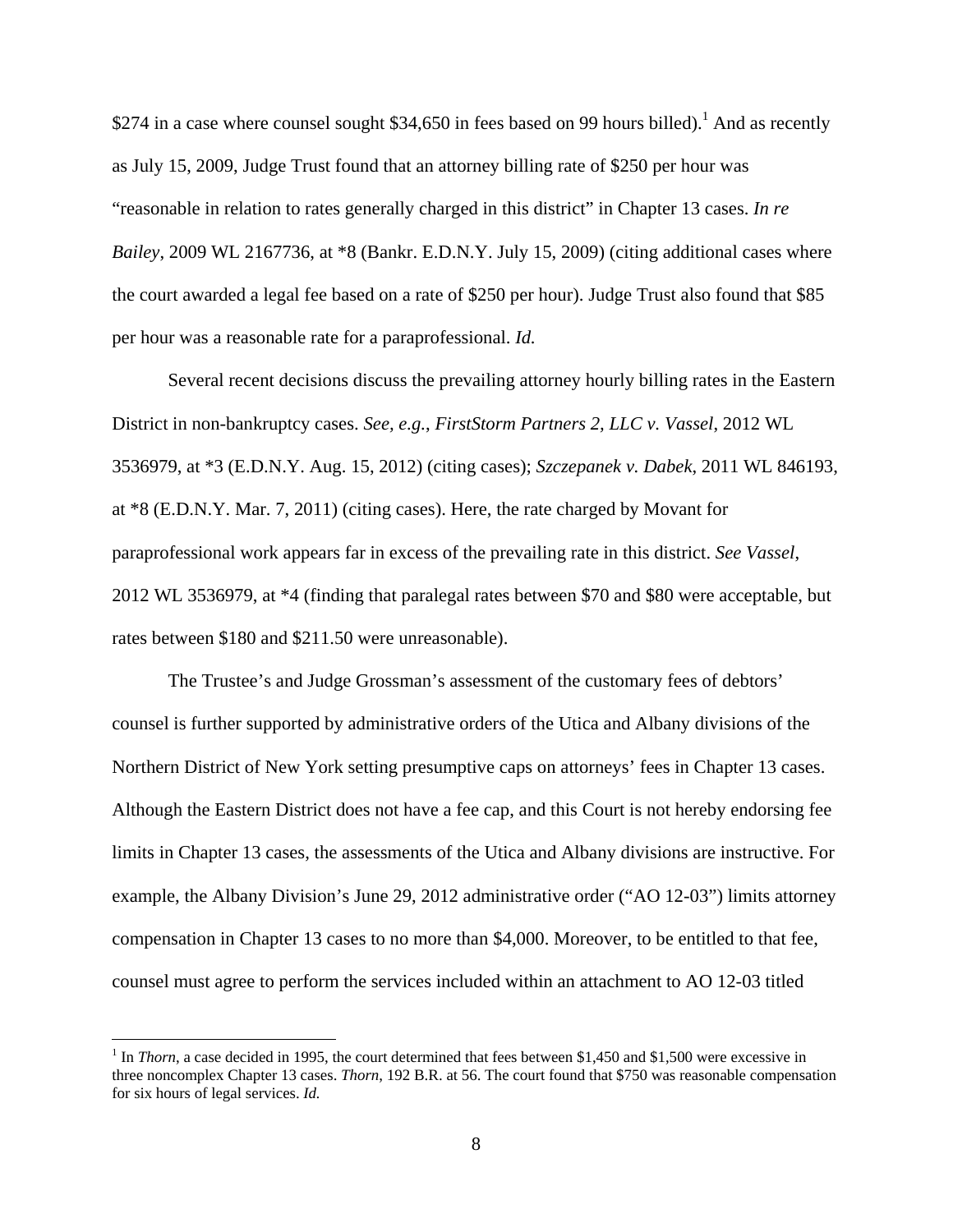"Rights and Responsibilities of Chapter 13 Debtors and their Attorneys" ("AO 12-03 Guidelines"), which requires that counsel, *inter alia*, meet with the debtor, review the debtor's financial circumstances, prepare the debtor's petition, plan, statements, and schedules, appear at the 341 meeting, *and* respond to objections to plan confirmation, prepare amended plans, statements, and schedules, prepare all necessary motions, and defend motions for relief from the stay and for dismissal or conversion of the case. *See* AO 12-03 Guidelines.

No matter how devoted they are to the quality of their representation or how classy their offices might be, attorneys in the Northern District must offer a far more extensive range of services for a flat fee of \$4,000 than Movant offers for \$7,500 in this case. Even so, there is no entitlement to \$4,000 in fees in the Northern District, because, as stated above, courts have a duty to examine fees and counsel bears the burden of establishing the reasonableness of its fees. *See, e.g.*, *Wesseldine*, 434 B.R. at 32-33 n.1. Of course, AO 12-03 also recognizes that higher compensation may be warranted in more complex cases. *See* AO 12-03 Guidelines (stating that "[a]dditional fees may be awarded and paid to the attorney if an extraordinary level of service is provided" $)^2$ .

Based on the above considerations, justification of a \$7,500 fee for the services contemplated or actually rendered by Movant is nonexistent. The Debtors' case was not complex. They were current on their mortgages, real estate taxes, and automobile payments, both pre-petition and post-petition, and although the Plan is a so-called "step-up plan," the Debtors' future ability to pay higher amounts to their unsecured creditors simply results from the postpetition maturity of certain loans, not by any restructuring or adjustment of claims through

 $\overline{a}$ 

<sup>&</sup>lt;sup>2</sup> The Utica Division's Administrative Order relating to Chapter 13 fees, dated August 11, 2009, limits fees to no more than \$3,700, while requiring attorneys to provide the services listed in an earlier version of the AO 12-03 Guidelines. *See also* Bankr. D. Mass. Rule 13-7(b) and (c) (effective June 1, 2012) (presumptive allowed fee of \$3,500 for pre-confirmation services); W.D. Pa. LBR 2016-1(f) (effective March 1, 2012) (presumptive allowed fee of \$3,700 based on agreement to provide services listed in LBR 2016-1(g)).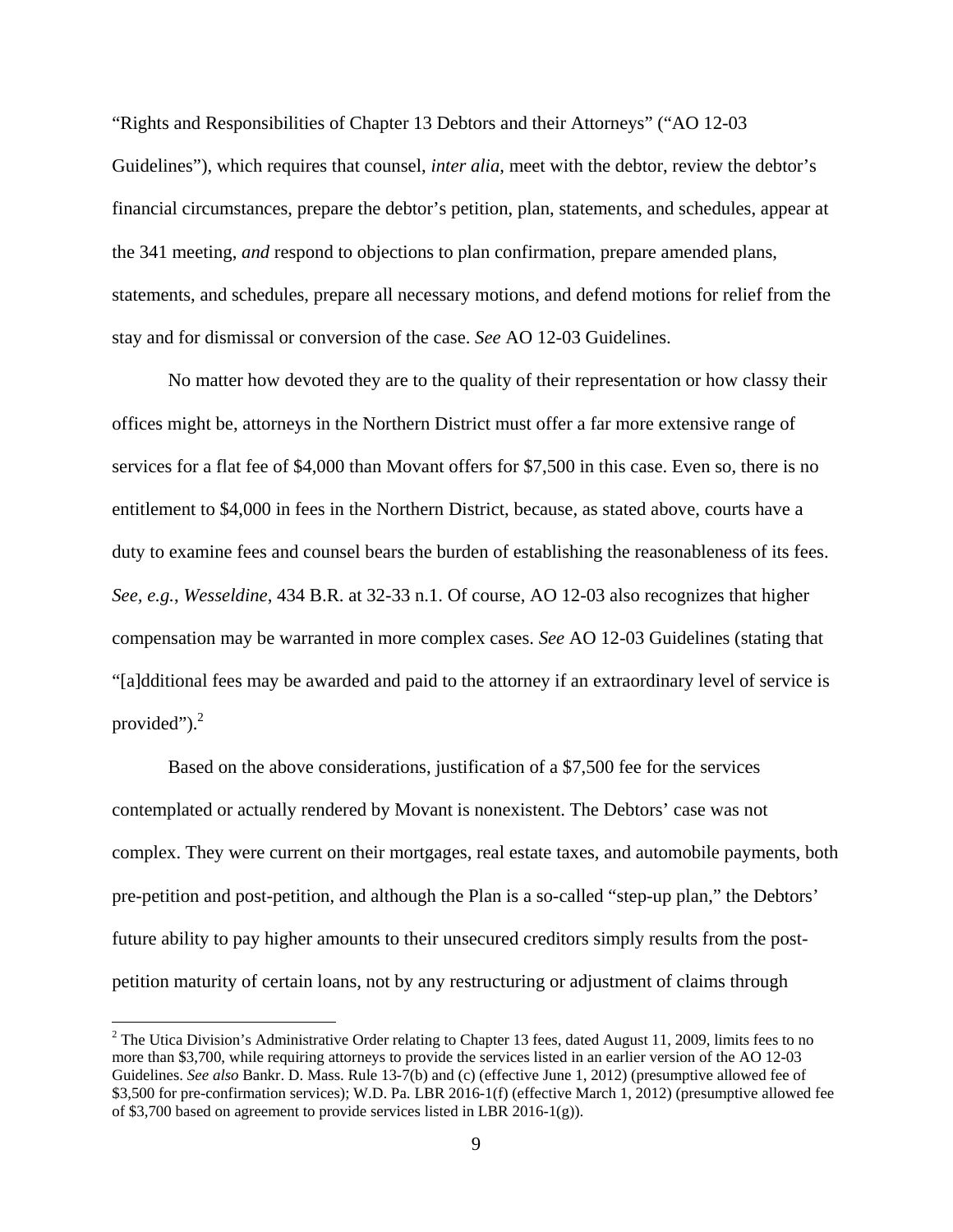motion practice or otherwise. There was only one meeting of creditors under 11 U.S.C. § 341(a). No adjournments were required. The original plan, without amendment or objection, was confirmed at the first confirmation hearing, the only hearing in this case prior to the hearing on Movant's fee request. In this uninvolved Chapter 13 case, Movant was able to accomplish confirmation of the Plan by performing the minimal services outlined in the Rule 2016(b) Statement.

There is no doubt that the services rendered benefited the Debtors or that the basic tasks were well performed and were necessary, but this alone is not sufficient to render the \$7,500 Flat Fee reasonable. The Flat Fee far exceeds the customary fees in Chapter 13 cases in this district, while covering fewer services than attorneys are usually expected to render in such cases. Movant invites this Court to grant it a bonus for a claimed expertise in performing the bare minimum under the roof of a "class A" office space. The Court rejects this invitation. Indeed, it is patently inappropriate for Movant to pass its capital expenditures or other discretionary overhead onto Chapter 13 debtors. In that regard, and in the overall calculation of the Flat Fee in this case, Movant failed to exercise reasonable billing judgment.

In addition, Movant's failure to exercise appropriate billing judgment raises significant public policy concerns. Competing public policy considerations impact the reasonableness of attorneys' fees in Chapter 13 cases. Empirical evidence shows that Chapter 13 cases are far more likely to succeed when debtors are represented by counsel. *See, e.g.*, *Wesseldine*, 434 B.R. at 39- 40. As a result, courts encourage attorney representation by allowing reasonable fees within the boundaries of the standard fees charged in Chapter 13 cases of similar complexity. The obvious corollary is that in order to ensure that debtors have access to counsel, they "should not be overcharged in cases that lack the complexity or difficulty of others." *Id.* at 40.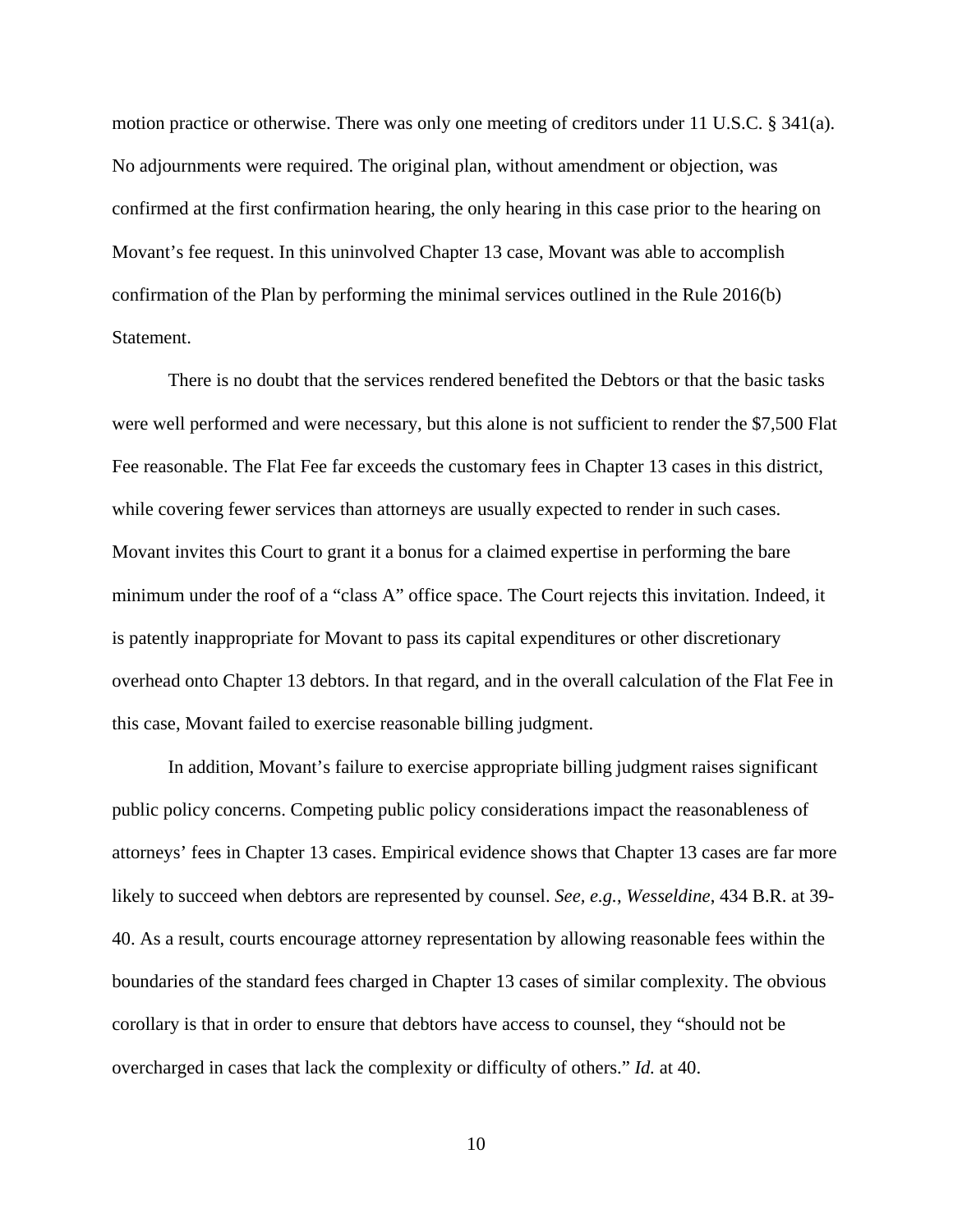Movant's justification for the Flat Fee is expressed in terms of the factors that matter most to it – overhead, quality of service, and years of experience. But this Court must consider the interests of debtors, creditors, and the purposes of the Bankruptcy Code, in addition to the interests of counsel. As cogently explained by another court:

> Bankruptcy courts have traditionally scrutinized professional compensation for several reasons. There is a concern for protecting the interest of a debtor in financially distressed circumstances from possible overreaching. There is the additional concern of protecting creditors since, in any case in which a debtor is paying less than 100% to unsecured creditors, the creditors are essentially paying the debtor's attorney's fees. Further, the Bankruptcy Code recognizes that there is an inherent public interest that must be considered in awarding fees.

> At the same time, bankruptcy courts recognize the critical importance of debtors' attorneys to the system. Thus, a reasonable fee must be one which protects the debtor, the estate, and creditors, while being generous enough to encourage lawyers and others to render the necessary and exacting services that bankruptcy cases often require.

*Dabney*, 417 B.R. at 829 (internal quotation marks and citations omitted). Allowing the \$7,500

Flat Fee for the services offered and rendered by Movant would set bad precedent. Allowance of such compensation in this case would not only be impermissibly generous, but would constitute a judicial imprimatur of a level of compensation that may well render debtor representation by counsel in Chapter 13 cases unaffordable to persons most in need of Chapter 13 relief.<sup>3</sup> It is no comfort to the Court that Chapter 13 debtors can pay such fees over a three to five year period through their plans. Unless there is a "100 percent plan," unsecured creditors will effectively pay the fee while receiving a lower *pro rata* distribution. In sum, overly generous legal compensation

 $\overline{a}$ 

 $3$  Movant's asserted right to charge at an hourly rate for the often required services not included in the Flat Fee also makes the range of possible fees in Chapter 13 cases too difficult for debtors to predict. It is doubtful that a prospective client will appreciate the likelihood that such routine services as amendments to schedules, attendance at adjourned meetings and hearings, or simple motion practice could easily cause fees to balloon by thousands of dollars.